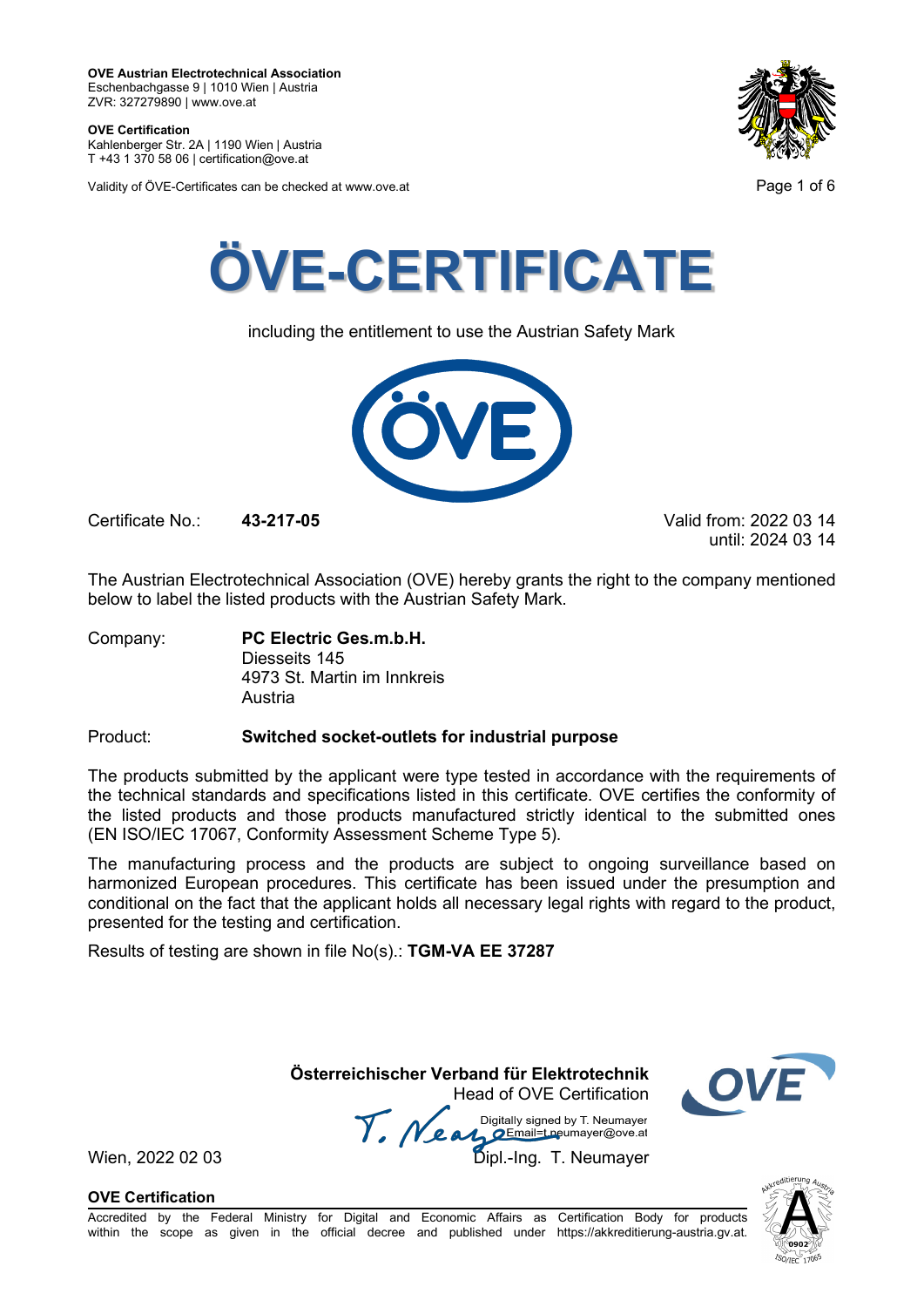

### **Manufacturer:**

PC Electric Ges.m.b.H. Diesseits 145 4973 St. Martin im Innkreis Austria

### **Factory location(s):**

**OVE Certification**

PC Electric Ges.m.b.H. Diesseits 145 4973 St. Martin im Innkreis Austria

### **Tested and certified according to:**

ÖVE/ÖNORM EN 60309-1:2013-03-01 ÖVE/ÖNORM EN 60309-2:2013-03-01 ÖVE/ÖNORM EN 60309-4:2012-12-01 IEC 60309-1:1999 + A1:2005 + A2:2012 IEC 60309-2:1999 + A1:2005 + A2:2012 IEC 60309-4:2006 + A1:2012

This certificate is the basis for the EU Declaration of Conformity and the CE Marking by the manufacturer or his agent and shows the conformity of the certified product(s) with the listed standards as defined by the **EU Low-Voltage Directive 2014/35/EU**. For the presumption of conformity according to Art. 12 with the safety objectives according to Art. 3 of the Directive, transitional periods given in the Official Journal of the European Union have to be observed.

## **Product: Switched socket-outlets for industrial purpose**

| <b>Type designation:</b><br>Rating:                                                                                       | Trademark:                    |
|---------------------------------------------------------------------------------------------------------------------------|-------------------------------|
| 7513<br>Rated current: 16 A<br>$2P+E$<br>IP44 or IP44/IP54<br>Screw terminals<br>with switch<br>see typelist              | PCE / ELCEE / SIROX / METECEE |
| 7613<br>Rated current: 16 A<br>$2P+E$<br>IP44 or IP44/IP54<br>Screw terminals<br>with switch and DIN-rail<br>see typelist | PCE / ELCEE / SIROX / METECEE |

Date: 2022 02 03 Page 2 of 6

Certificate No.: 43-217-05

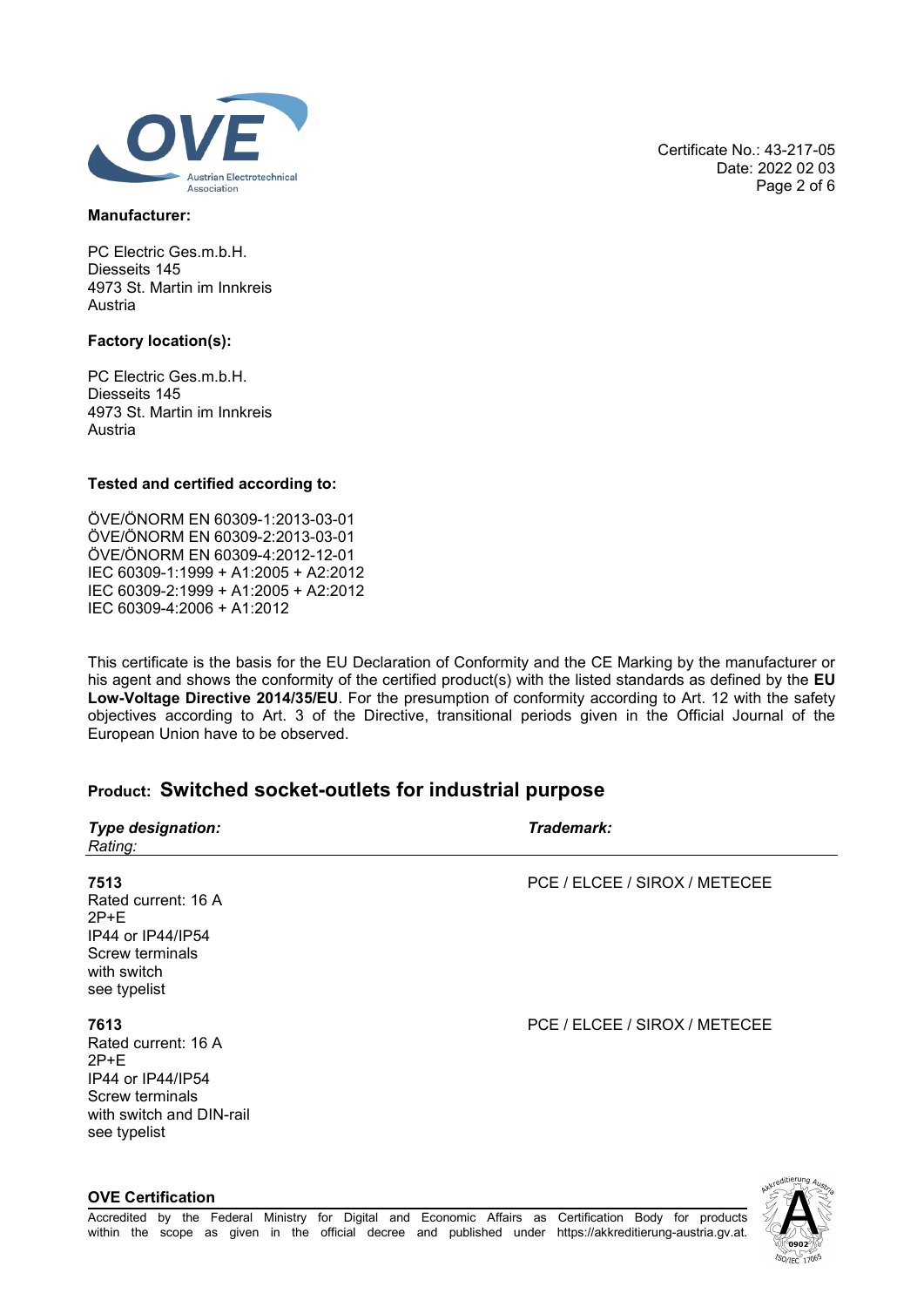

Certificate No.: 43-217-05 Date: 2022 02 03 Page 3 of 6

## **7813** PCE / ELCEE / SIROX / METECEE

**75132** PCE / ELCEE / SIROX / METECEE

**76132** PCE / ELCEE / SIROX / METECEE

**78132** PCE / ELCEE / SIROX / METECEE

**7514** PCE / ELCEE / SIROX / METECEE

**7614** PCE / ELCEE / SIROX / METECEE



### Rated current: 16 A 2P+E IP44 or IP44/IP54 Screw terminals with switch and fuse

see typelist

Rated current: 16 A 2P+E IP67 or IP66/IP67 Screw terminals with switch see typelist

Rated current: 16 A 2P+E IP67 or IP66/IP67 Screw terminals with switch and DIN-rail see typelist

Rated current: 16 A 2P+E IP67 or IP66/IP67 Screw terminals with switch and fuse see typelist

Rated current: 16 A 3P+E IP44 or IP44/IP54 Screw terminals with switch see typelist

Rated current: 16 A 3P+E IP44 or IP44/IP54 Screw terminals with switch and DIN-rail see typelist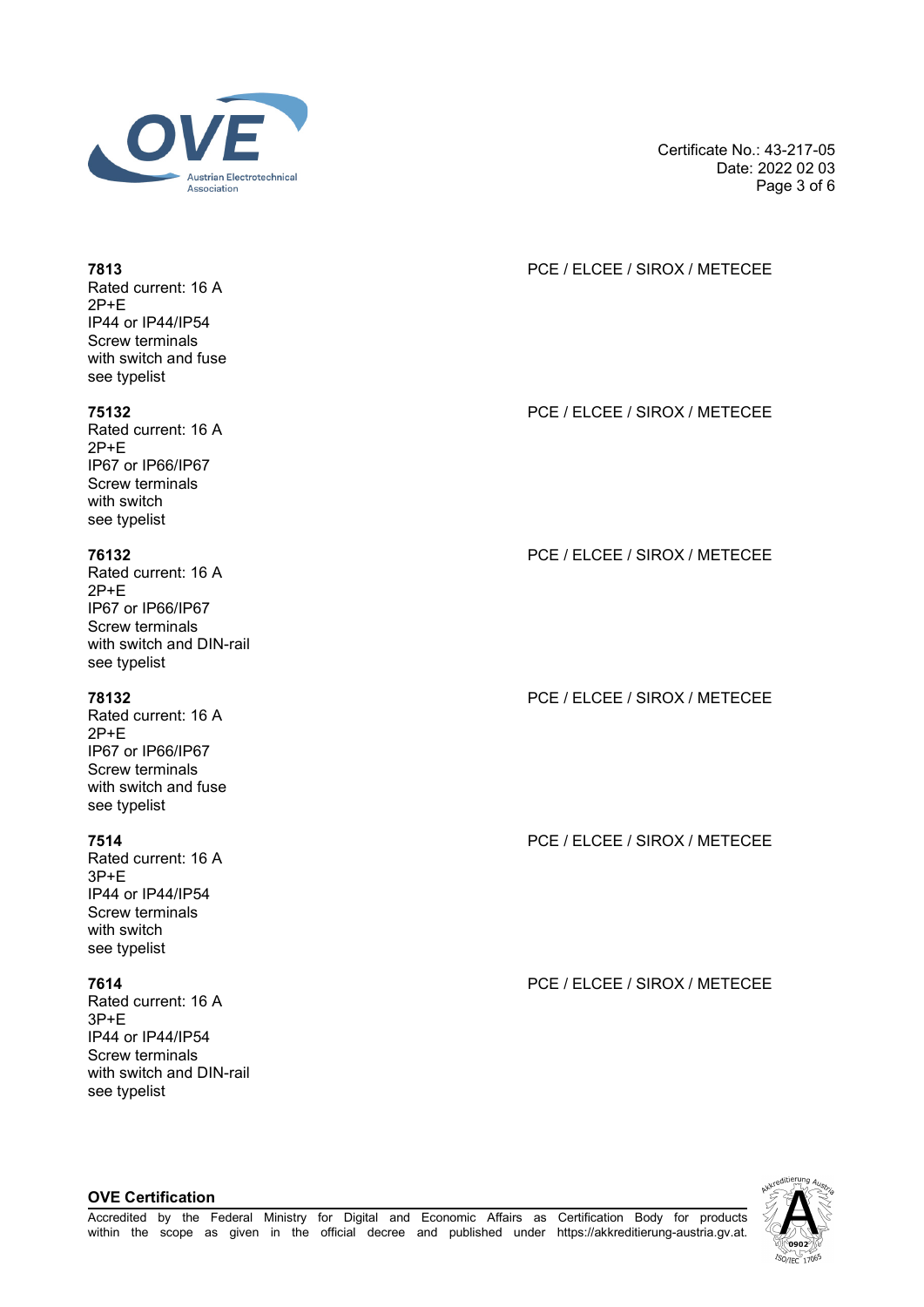

Certificate No.: 43-217-05 Date: 2022 02 03 Page 4 of 6

## **7814** PCE / ELCEE / SIROX / METECEE

**75142** PCE / ELCEE / SIROX / METECEE

**76142** PCE / ELCEE / SIROX / METECEE

**78142** PCE / ELCEE / SIROX / METECEE

**7515** PCE / ELCEE / SIROX / METECEE

**7615** PCE / ELCEE / SIROX / METECEE



### Rated current: 16 A 3P+E IP44 or IP44/IP54 Screw terminals with switch and fuse see typelist

Rated current: 16 A 3P+E IP67 or IP66/IP67 Screw terminals with switch see typelist

Rated current: 16 A  $3P + F$ IP67 or IP66/IP67 Screw terminals with switch and DIN-rail see typelist

Rated current: 16 A 3P+E IP67 or IP66/IP67 Screw terminals with switch and fuse see typelist

Rated current: 16 A 3P+N+E IP44 or IP44/IP54 Screw terminals with switch see typelist

Rated current: 16 A 3P+N+E IP44 or IP44/IP54 Screw terminals with switch and DIN-rail see type list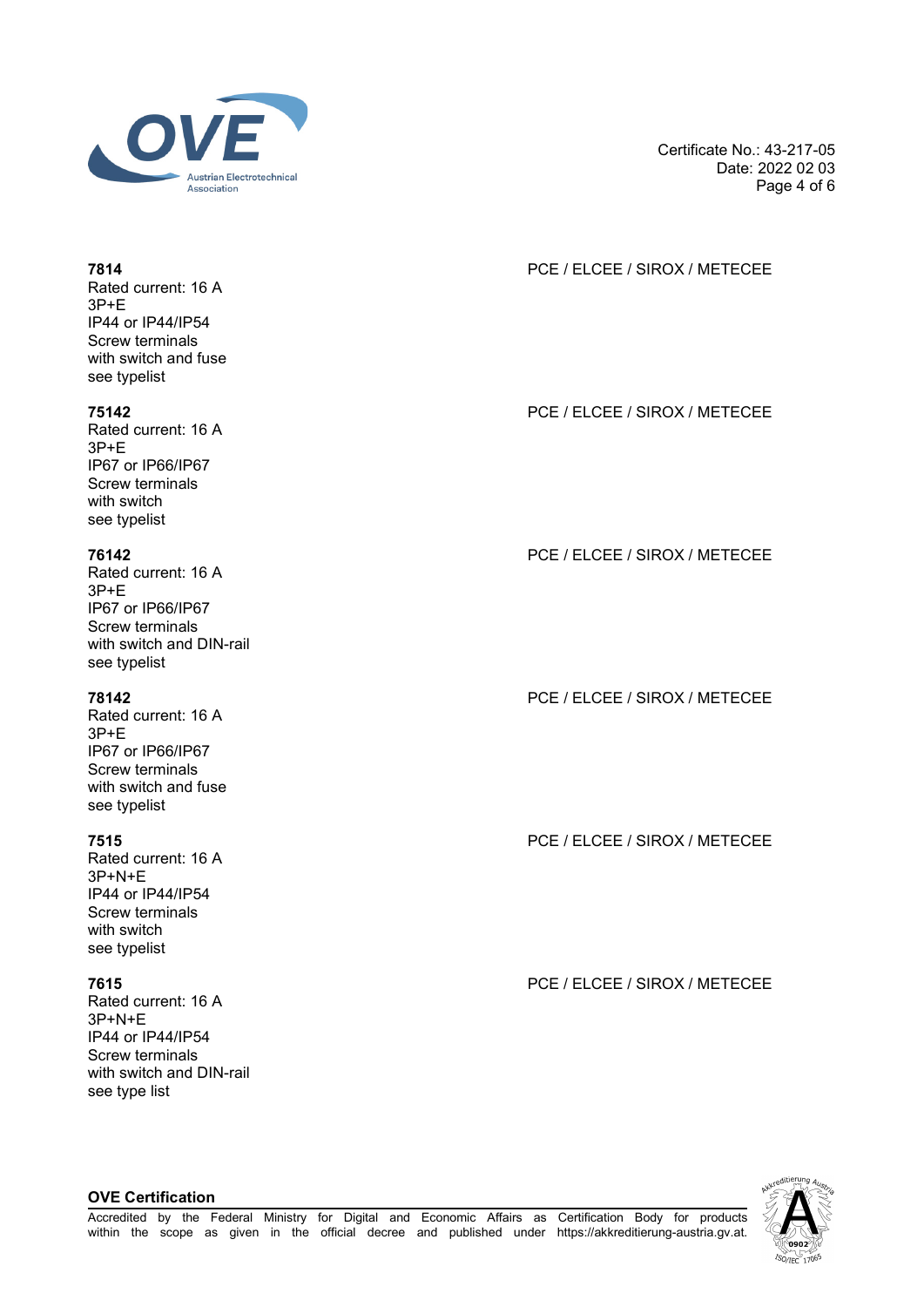

Certificate No.: 43-217-05 Date: 2022 02 03 Page 5 of 6

### **7815** PCE / ELCEE / SIROX / METECEE

**75152** PCE / ELCEE / SIROX / METECEE

**76152** PCE / ELCEE / SIROX / METECEE

**78152** PCE / ELCEE / SIROX / METECEE

Rated current: 16 A 3P+N+E IP44 or IP44/IP54 Screw terminals with switch and fuse see type list

Rated current: 16 A 3P+N+E IP67 or IP66/IP67 Screw terminals with switch see typelist

Rated current: 16 A  $3P+N+F$ IP67 or IP66/IP67 Screw terminals with switch and DIN-rail see typelist

Rated current: 16 A 3P+N+E IP67 or IP66/IP67 Screw terminals with switch and fuse see typelist

**OVE Certification**